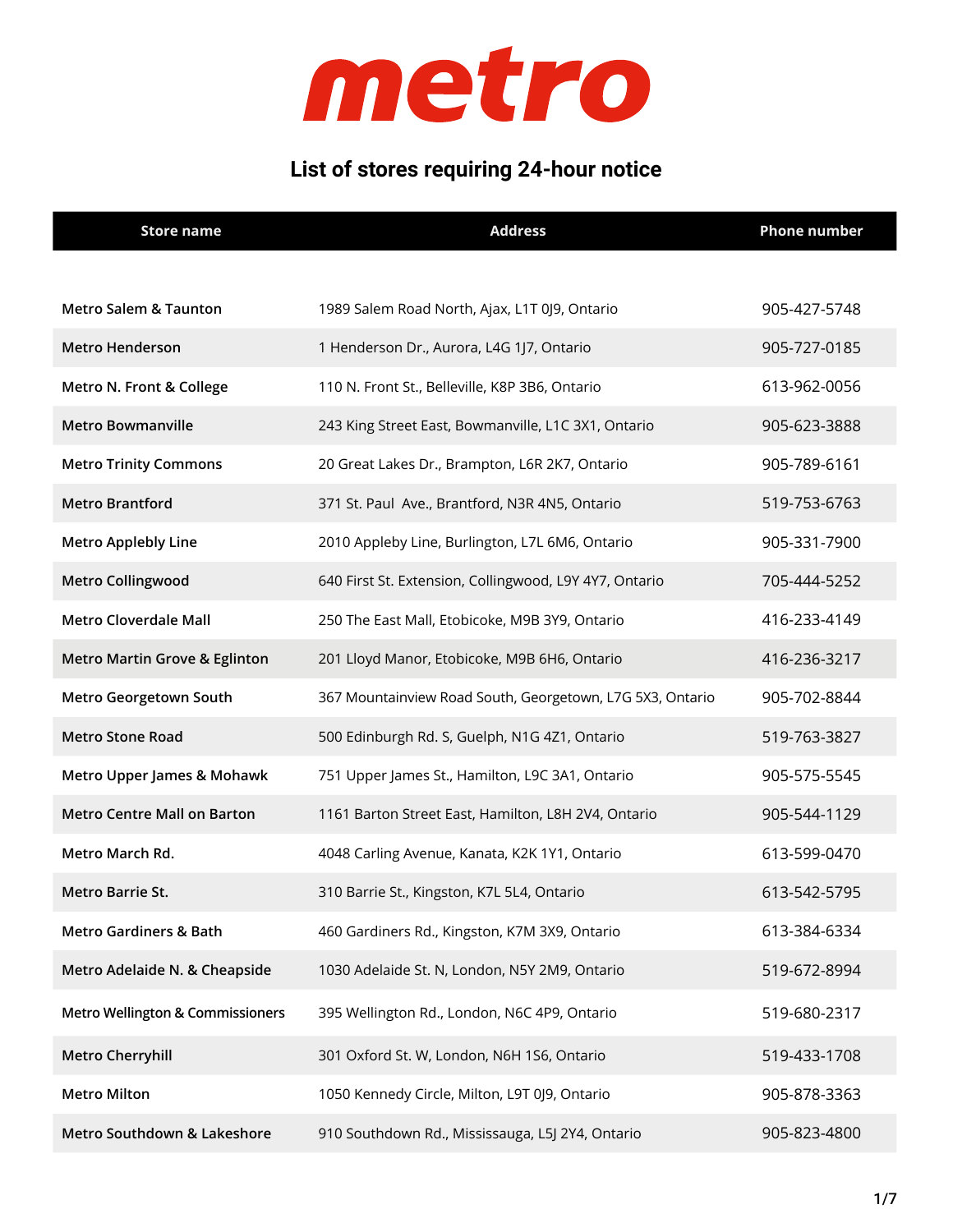| <b>Store name</b>                     | <b>Address</b>                                                    | <b>Phone number</b> |
|---------------------------------------|-------------------------------------------------------------------|---------------------|
|                                       |                                                                   |                     |
| Metro Mississauga Valley Blvd.        | 1585 Mississauga Vall. Blvd., Mississauga, L5A 3W9, Ontario       | 905-566-9100        |
| <b>Metro Sheridan Mall</b>            | 2225 Erin Mills Pkwy, Mississauga, L5K 1T9, Ontario               | 905-829-3737        |
| <b>Metro Meadowvale Town Centre</b>   | 6677 Meadowvale Town Centre Circle, Mississauga, L5N 2R5, Ontario | 905-826-2717        |
| Metro Derry W. & 10th Line            | 3221 Derry Rd. W, Mississauga, L5N 7L7, Ontario                   | 905-785-1844        |
| <b>Metro Chapman Mills</b>            | 3201 Strandherd Drive, Nepean, K2J 5N1, Ontario                   | 613-823-8825        |
| Metro Yonge & Mulock                  | Unit 1-16640 Yonge St., Newmarket, L3X 2N8, Ontario               | 905-853-5100        |
| <b>Metro Davis Drive</b>              | 1111 Davis Dr., Newmarket, L3Y 8X2, Ontario                       | 905-853-5355        |
| Metro Bathurst & Lawrence             | 3090 Bathurst St., North York, M6A 2A2, Ontario                   | 416-783-1227        |
| Metro Keele & Wilson                  | 1090 Wilson Ave., North York, M3K 1G6, Ontario                    | 416-635-0284        |
| Metro Finch & Church                  | 20 Church Ave, North York, M2N 0B7, Ontario                       | 416-224-2600        |
| Metro Keele & Lawrence                | 1411 Lawrence Ave. W, North York, M6L 1A4, Ontario                | 416-248-5846        |
| <b>Metro York Mills &amp; Bayview</b> | 291 York Mills Rd., North York, M2L 1L3, Ontario                  | 416-444-5809        |
| <b>Metro Shops at Don Mills</b>       | 1050 Don Mills Rd., North York, M3C 1W6, Ontario                  | 416-444-7671        |
| <b>Metro Oakville Town Centre</b>     | 1A-280 North Service Rd. W, Oakville, L6M 2S2, Ontario            | 905-337-9759        |
| <b>Metro Rebecca Street</b>           | 1521 Rebecca St., Oakville, L6L 1Z8, Ontario                      | 905-827-5421        |
| <b>Metro Upper Middle</b>             | 1011 Upper Middle Rd. East, Oakville, L6H 4L4, Ontario            | 905-849-4911        |
| <b>Metro Taunton &amp; Ritson</b>     | 285 Taunton Rd. E, Oshawa, L1G 3V2, Ontario                       | 905-432-2197        |
| Metro Rideau St.                      | 245 Rideau Street, Ottawa, K1N 5Y2, Ontario                       | 613-241-9331        |
| <b>Metro Beechwood</b>                | 50 Beechwood Avenue, Ottawa, K1L 8B3, Ontario                     | 613-744-6676        |
| Metro Merivale Rd.                    | 1705 Merivale Road, Ottawa, K2G 3K2, Ontario                      | 613-274-7274        |
| Metro Amberlea                        | 1822 Whites Rd., Pickering, L1V 1N0, Ontario                      | 905-420-8838        |
| <b>Metro Kennedy Commons</b>          | 16 William Kitchen Blvd., Scarborough, M1P 2B7, Ontario           | 416-321-6300        |
| Metro Eglinton E. & Markham           | 3221 Eglinton Ave. E, Scarborough, M1J 2H7, Ontario               | 416-261-4204        |
| <b>Metro Grandview Mall</b>           | 640 River St, Thunder Bay, P7A 3S4, Ontario                       | 807-345-8342        |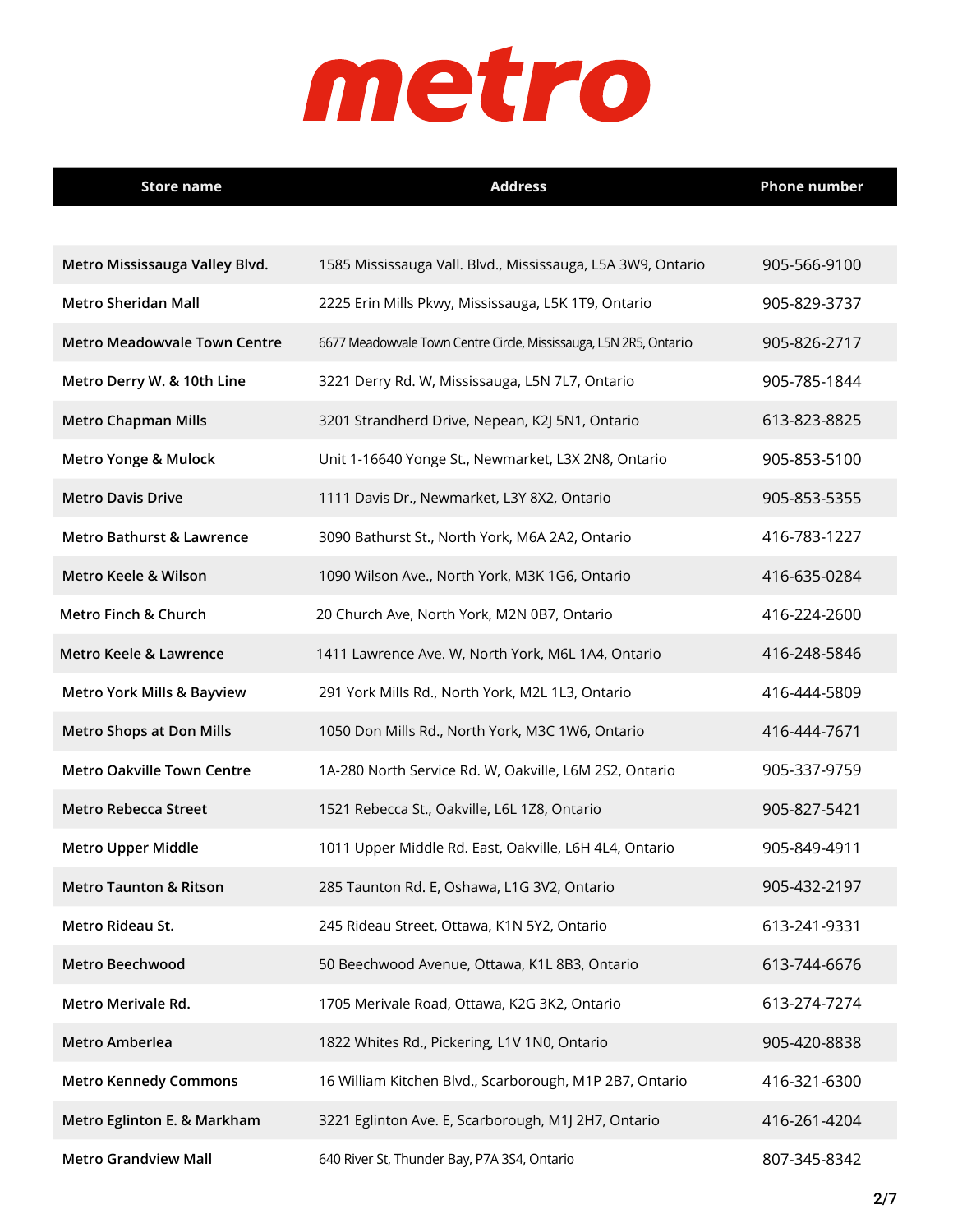| <b>Store name</b>                   | <b>Address</b>                                        | <b>Phone number</b> |
|-------------------------------------|-------------------------------------------------------|---------------------|
|                                     |                                                       |                     |
| <b>Metro Shoppers World</b>         | 3003 Danforth Ave., Toronto, M4C 1M9, Ontario         | 416-686-8585        |
| <b>Metro Front Street Market</b>    | 80 Front St. East, Toronto, M5E 1T4, Ontario          | 416-703-9393        |
| Metro Yonge & College               | 444 Yonge St., Toronto, M5B 2H4, Ontario              | 416-597-2800        |
| <b>Metro College &amp; Shaw</b>     | 735 College St., Toronto, M6G 1C5, Ontario            | 416-533-2515        |
| Metro St. Clair & Keele             | 2155 St. Clair Ave. W, Toronto, M6N 1K5, Ontario      | 416-769-8700        |
| <b>Metro Liberty Village</b>        | 100 Lynn Williams St., Toronto, M6K 3N6, Ontario      | 416-530-4100        |
| Metro Bloor & Spadina               | 425 Bloor St. W, Toronto, M5S 1X6, Ontario            | 416-923-9099        |
| <b>Metro Yonge Eglinton Centre</b>  | 2300 Yonge St., Toronto, M4P 1E4, Ontario             | 416-483-7340        |
| <b>Metro Bayview Avenue</b>         | 656 Eglinton Ave. E, Toronto, M4P 1P1, Ontario        | 416-482-7422        |
| Metro Gould St.                     | 89 Gould St., Toronto, M5B 2R1, Ontario               | 416-862-7171        |
| Metro West Queen West               | 201-1230 Queen Street West, Toronto, M6J 0B4, Ontario | 416-538-1888        |
| <b>Metro Thickson &amp; Dundas</b>  | 70 Thickson Rd. S, Whitby, L1N 7T2, Ontario           | 905-666-9692        |
| <b>Metro Thickson &amp; Taunton</b> | 4111 Thickson Rd. N, Whitby, L1R 2X3, Ontario         | 905-655-1660        |
| Metro Victoria W. & Gordon          | 619 Victoria St. W, Whitby, L1N 0E4, Ontario          | 905-666-1610        |
| <b>Metro Devonshire Mall</b>        | 3100 Howard Ave., Windsor, N8X 3Y8, Ontario           | 519-972-7806        |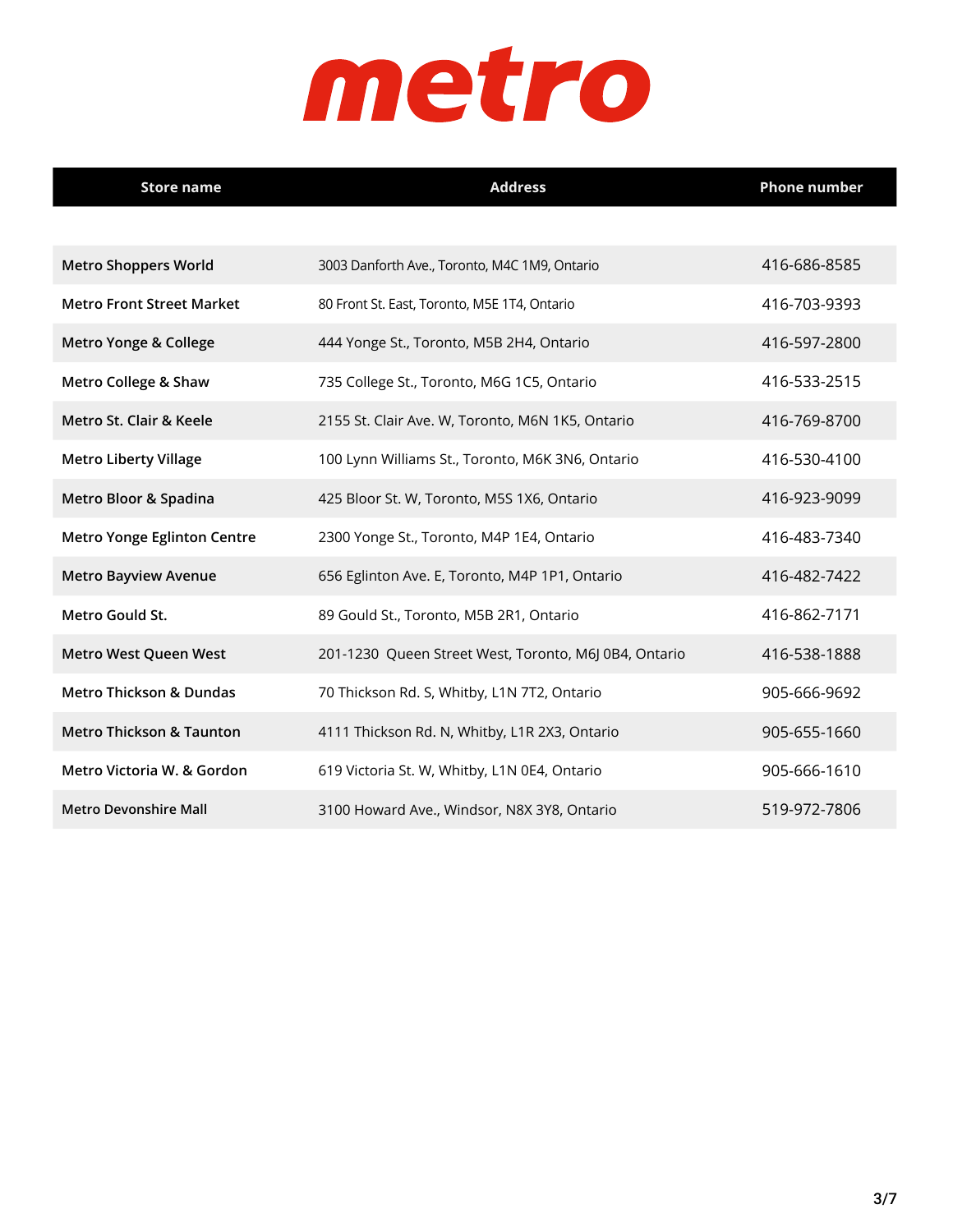

### **List of stores requiring 48-hour notice**

| <b>Store name</b>                 | <b>Address</b>                                              | <b>Phone number</b> |
|-----------------------------------|-------------------------------------------------------------|---------------------|
|                                   |                                                             |                     |
| <b>Metro Arnprior</b>             | 375 Daniel St. S, Arnprior, K7S 3K6, Ontario                | 613-623-6273        |
| <b>Metro Kozlov Centre</b>        | 400 Bayfield St., Barrie, L4M 5A1, Ontario                  | 705-722-8284        |
| <b>Metro Barry's Bay</b>          | 28 Bay Street, Barry's Bay, K0J 1B0, Ontario                | 613-756-7097        |
| Metro Sandalwood & Kennedy        | 180 Sandalwood Pkw., Brampton, L6Z 1Y4, Ontario             | 905-846-2222        |
| <b>Metro Brampton Mall</b>        | 156 Main St. S, Brampton, L6W 2C9, Ontario                  | 905-459-6212        |
| <b>Metro Bramalea City Centre</b> | 25 Peel Centre Dr., Brampton, L6T 3R5, Ontario              | 905-793-4828        |
| Metro Brockville                  | 237 King Street West, Brockville, K6V 3S2, Ontario          | 613-345-4260        |
| Metro Casselman                   | 21 Richer Circle, Casselman, K0A 1M0, Ontario               | 613-764-3882        |
| <b>Metro Chelmsford</b>           | 3442 Errington Ave N., -Ste.1, Chelmsford, P0M 1L0, Ontario | 705-855-4328        |
| <b>Metro Cobourg</b>              | 1111 Elgin St. W, Cobourg, K9A 4X5, Ontario                 | 905-372-9799        |
| <b>Metro Cornwall</b>             | 1400 Vincent Massey Drive, Cornwall, K6J 5N4, Ontario       | 613-937-3663        |
| Metro GoverNonr's & Main          | 15 Governor's Rd., Dundas, L9H 6L9, Ontario                 | 905-627-4791        |
| <b>Metro University Plaza</b>     | 119 Osler Dr., Dundas, L9H 6X4, Ontario                     | 905-628-0172        |
| Metro Royal York & Eglinton       | 1500 Royal York Rd., Etobicoke, M9P 3B6, Ontario            | 416-244-7169        |
| Metro Gananoque                   | 333 King St. E, Gananoque, K7G 1G6, Ontario                 | 613-382-7090        |
| Metro Ogilvie Square              | 1930 Montreal Road, Gloucester, K1J 6N2, Ontario            | 613-744-2961        |
| <b>Metro Blackburn Shoppes</b>    | 2636 Innes Road, Gloucester, K1B 4Z8, Ontario               | 613-837-1845        |
| Metro Upper Gage Ave.             | 967 Fennell Ave. E, Hamilton, L8T 1R1, Ontario              | 905-318-7777        |
| Metro King E. & Rosedale          | 1900 King St. E, Hamilton, L8K 1W1, Ontario                 | 905-545-5929        |
| <b>Metro Huntsville</b>           | 70 King William St., Huntsville, P1H 2A5, Ontario           | 705-789-9619        |
| Metro Bayridge Dr.                | 775 Bayridge Drive, Kingston, K7P 2P1, Ontario              | 613-384-8800        |
| <b>Metro Byron Village</b>        | 1244 Commissioners Rd. W, London, N6K 1C7, Ontario          | 519-473-3389        |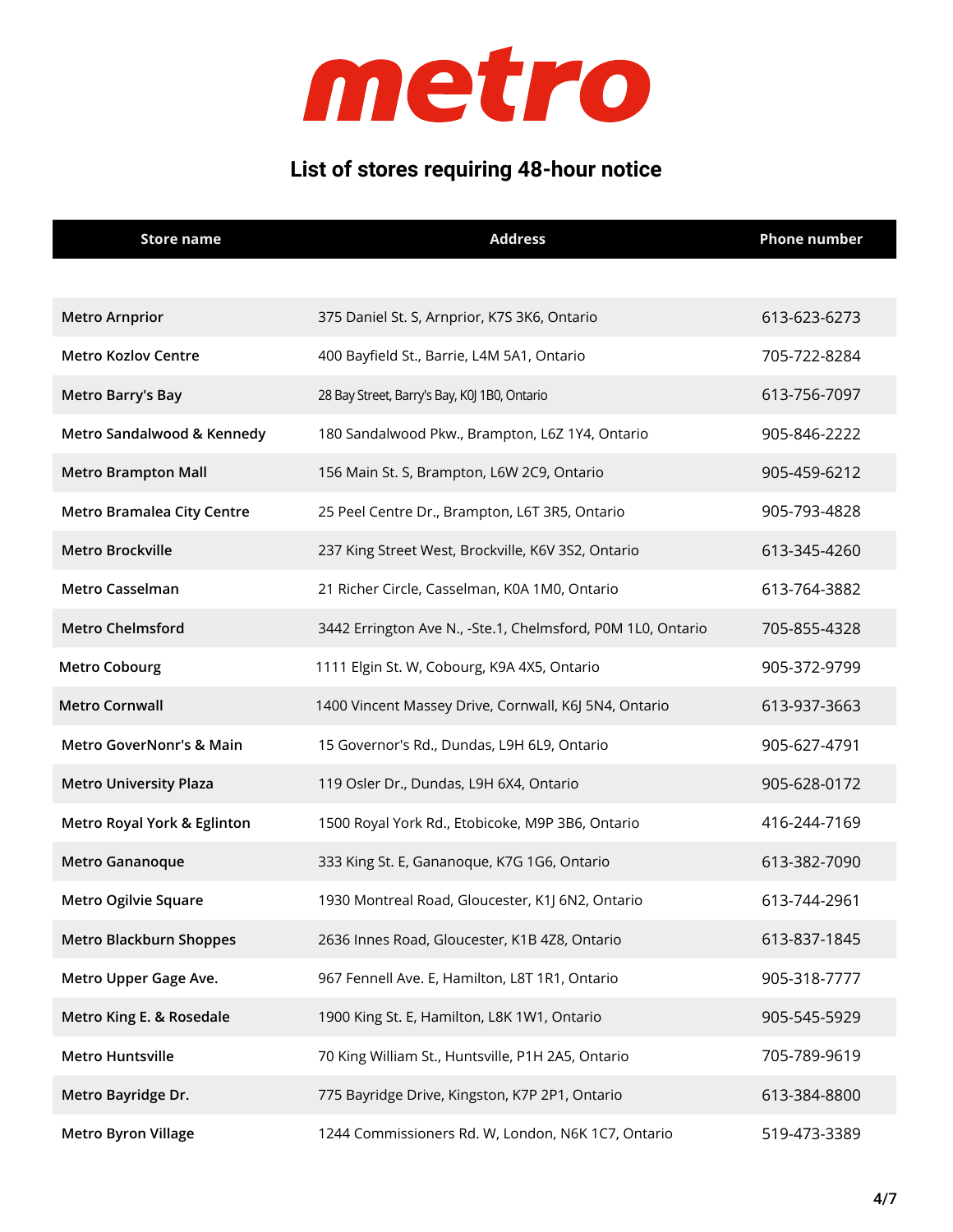| <b>Store name</b>                  | <b>Address</b>                                     | <b>Phone number</b> |
|------------------------------------|----------------------------------------------------|---------------------|
|                                    |                                                    |                     |
| Metro Clarke & Trafalgar           | 155 Clarke Rd., London, N5W 5C9, Ontario           | 519-455-5604        |
| Metro Lakeshore & Cawthra          | 406 Lakeshore Rd. E, Mississauga, L5G 1H5, Ontario | 905-278-4447        |
| <b>Metro Napanee</b>               | 35 Alkenbrack St., Napanee, K7R 4C4, Ontario       | 613-354-1663        |
| <b>Metro Greenbank Square</b>      | 250 Greenbank Road, Nepean, K2H 8P3, Ontario       | 613-828-9321        |
| <b>Metro Stafford Centre</b>       | #2 - 1811 Robertson Road, Nepean, K2H 8X3, Ontario | 613-721-7028        |
| <b>Metro North Bay</b>             | 390 Lakeshore Dr., North Bay, P1A 2C7, Ontario     | 705-840-2424        |
| Metro Bathurst & Sheppard          | 600 Sheppard Ave. W, North York, M3H 2S1, Ontario  | 416-636-5136        |
| <b>Metro Orangeville</b>           | 150 First St., Orangeville, L9W 3T7, Ontario       | 519-941-6391        |
| <b>Metro Orillia</b>               | 70 Front St. N, Orillia, L3V 4R8, Ontario          | 705-325-6789        |
| <b>Metro Convent Glen Mall</b>     | 6509 Jeane D'Arc Blvd., Orleans, K1C 2R1, Ontario  | 613-837-1170        |
| <b>Metro Fallingbrook</b>          | 1675 Tenth Line Road, Orleans, K1E 3P6, Ontario    | 613-837-2614        |
| <b>Metro Rossland Square Plaza</b> | 555 Rossland Rd. E, Oshawa, L1K 1K8, Ontario       | 905-579-5862        |
| <b>Metro McCarthy Rd.</b>          | 3310 McCarthy Rd., Ottawa, K1V 9S1, Ontario        | 613-523-2774        |
| <b>Metro Southgate</b>             | 2515 Bank Street, Ottawa, K1V 8R9, Ontario         | 613-731-7410        |
| <b>Metro Lincoln Fields Mall</b>   | 1360 Richmond Road, Ottawa, K2B 8L4, Ontario       | 613-828-4207        |
| <b>Metro Island Park</b>           | 345 Carleton Avenue, Ottawa, K1Y 0K3, Ontario      | 613-725-3065        |
| Metro St. Laurent Blvd.            | 1021 St. Laurent Blvd., Ottawa, K1K 3B1, Ontario   | 613-745-9865        |
| <b>Metro Elmvale</b>               | 2261 Walkley Road, Ottawa, K1G 3G8, Ontario        | 613-526-5994        |
| <b>Metro Cumberland</b>            | 4510 Innes Road, Ottawa, K4A 4C5, Ontario          | 613-824-8850        |
| <b>Metro Glebe</b>                 | 754 Bank Street, Ottawa, K1S 3V6, Ontario          | 613-232-9466        |
| <b>Metro Owen Sound</b>            | 1070 Second Ave. E, Owen Sound, N4K 2H7, Ontario   | 519-371-0222        |
| <b>Metro Perth</b>                 | 50 Wilson Street West, Perth, K7H 2H4, Ontario     | 613-267-4921        |
| Metro Peterborough                 | 1154 Chemong Rd., Peterborough, K9H 7E2, Ontario   | 705-745-3381        |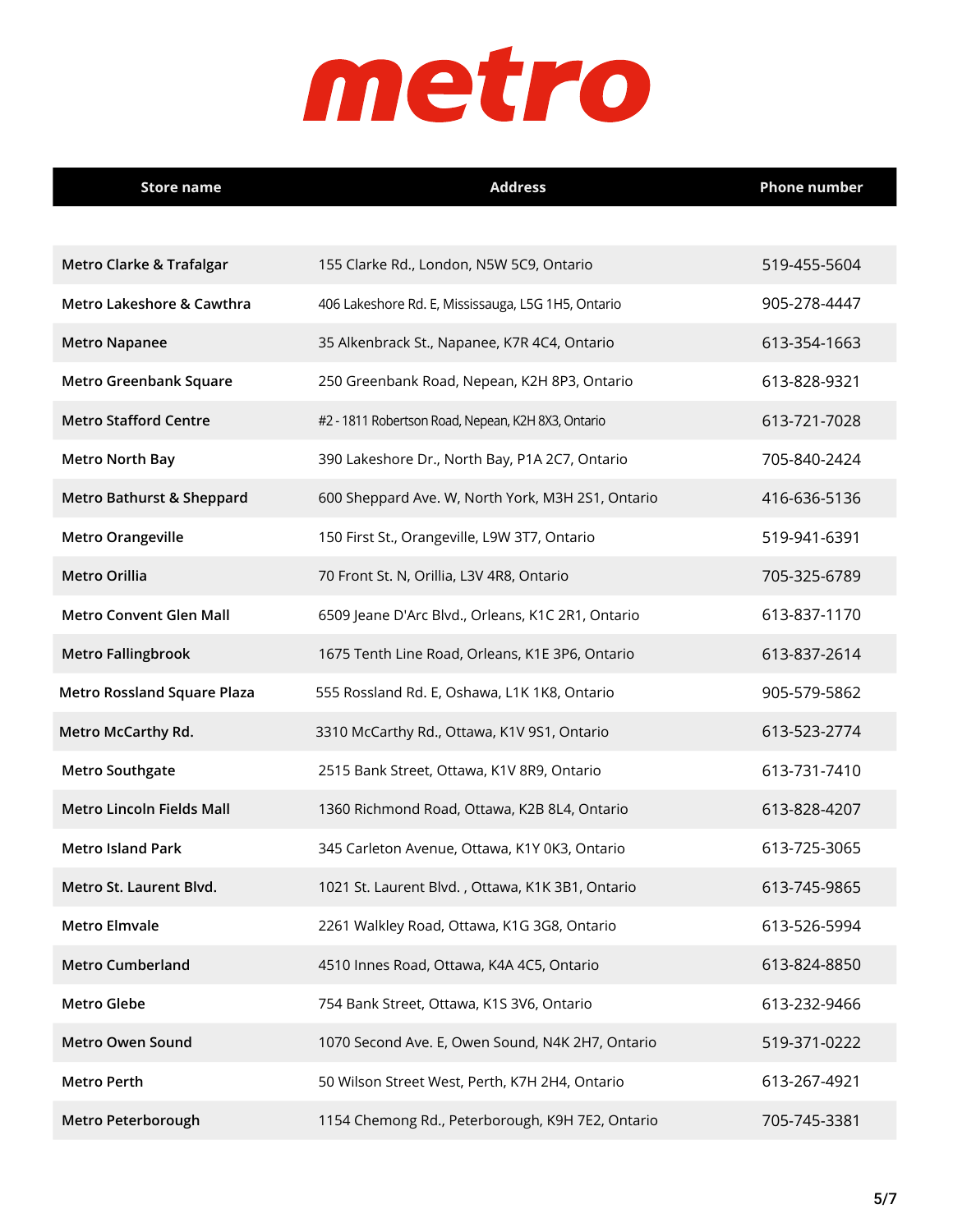| <b>Store name</b>                      | <b>Address</b>                                          | <b>Phone number</b> |
|----------------------------------------|---------------------------------------------------------|---------------------|
|                                        |                                                         |                     |
| <b>Metro Picton</b>                    | 73 Main St. W, Picton, K0K 2T0, Ontario                 | 613-476-6561        |
| <b>Metro Port Hope</b>                 | 125 Hope St. S, Port Hope, L1A 4C2, Ontario             | 905-885-8194        |
| <b>Metro Renfrew</b>                   | 83 Raglan Street South, Renfrew, K7V 1P8, Ontario       | 613-432-3013        |
| <b>Metro Sarnia Centre</b>             | 1375 London Rd., Sarnia, N7S 1P6, Ontario               | 519-542-1433        |
| <b>Metro Northgate Shopping Centre</b> | 560 Exmouth St., Sarnia, N7T 5P5, Ontario               | 519-337-8308        |
| <b>Metro Market Mall</b>               | 275 Second Line W, Sault Ste. Marie, P6C 2J4, Ontario   | 705-949-0350        |
| Metro Nonrthern Ave.                   | 248 Northern Ave., Sault Ste. Marie, P6B 4H6, Ontario   | 705-945-6150        |
| <b>Metro Churchill Plaza</b>           | 150 Churchill Blvd., Sault Ste. Marie, P6A 3Z9, Ontario | 705-254-3923        |
| <b>Metro Ravine Park Plaza</b>         | 261 Port Union Rd., Scarborough, M1C 2L3, Ontario       | 416-284-7792        |
| <b>Metro Parkway Mall</b>              | 15 Ellesmere Rd., Scarborough, M1R 4B7, Ontario         | 416-391-0626        |
| <b>Metro Eglinton Square</b>           | 40 Eglinton Sq., Scarborough, M1L 2K1, Ontario          | 416-759-1952        |
| <b>Metro Bridlewood Mall</b>           | 2900 Warden Ave., Scarborough, M1W 2S8, Ontario         | 416-497-6734        |
| <b>Metro South Porcupine</b>           | 4858 Hwy. 101 East, South Porcupine, P0N 1H0, Ontario   | 705-235-3535        |
| Metro Lakeshore & Geneva               | 101 Lakeshore Rd., St. Catharines, L2N 2T6, Ontario     | 905-934-0131        |
| Metro St. Thomas                       | 417 Wellington St., St. Thomas, N5R 5J5, Ontario        | 519-633-8780        |
| <b>Metro Stouffville</b>               | 5612 Main St., Stouffville, L4A 8B7, Ontario            | 905-642-4300        |
| <b>Metro Sturgeon Falls</b>            | 203 Front Street, Sturgeon Falls, P2B 2J4, Ontario      | 705-753-4033        |
| <b>Metro Lasalle Court Mall</b>        | 900 Lasalle Boulevard, Sudbury, P3A 5W8, Ontario        | 705-560-9500        |
| Metro Arthur W. & James                | 505 AG96:G577rthur St. W, Thunder Bay, P7E 5R5, Ontario | 807-475-0276        |
| Metro Arthur W. & Hwy. 61              | 1101 Arthur St. W, Thunder Bay, P7E 5S2, Ontario        | 807-577-3910        |
| <b>Metro Tillsonburg</b>               | 225 Broadway Avenue, Tillsonburg, N4G 3R2, Ontario      | 519-842-3625        |
| <b>Metro Timmins</b>                   | 140 Algonquin Blvd W., Timmins, P4N 1A9, Ontario        | 705-268-5481        |
| Metro Yonge & Lawrence                 | 3142 Yonge St., Toronto, M4N 2K6, Ontario               | 416-484-0750        |